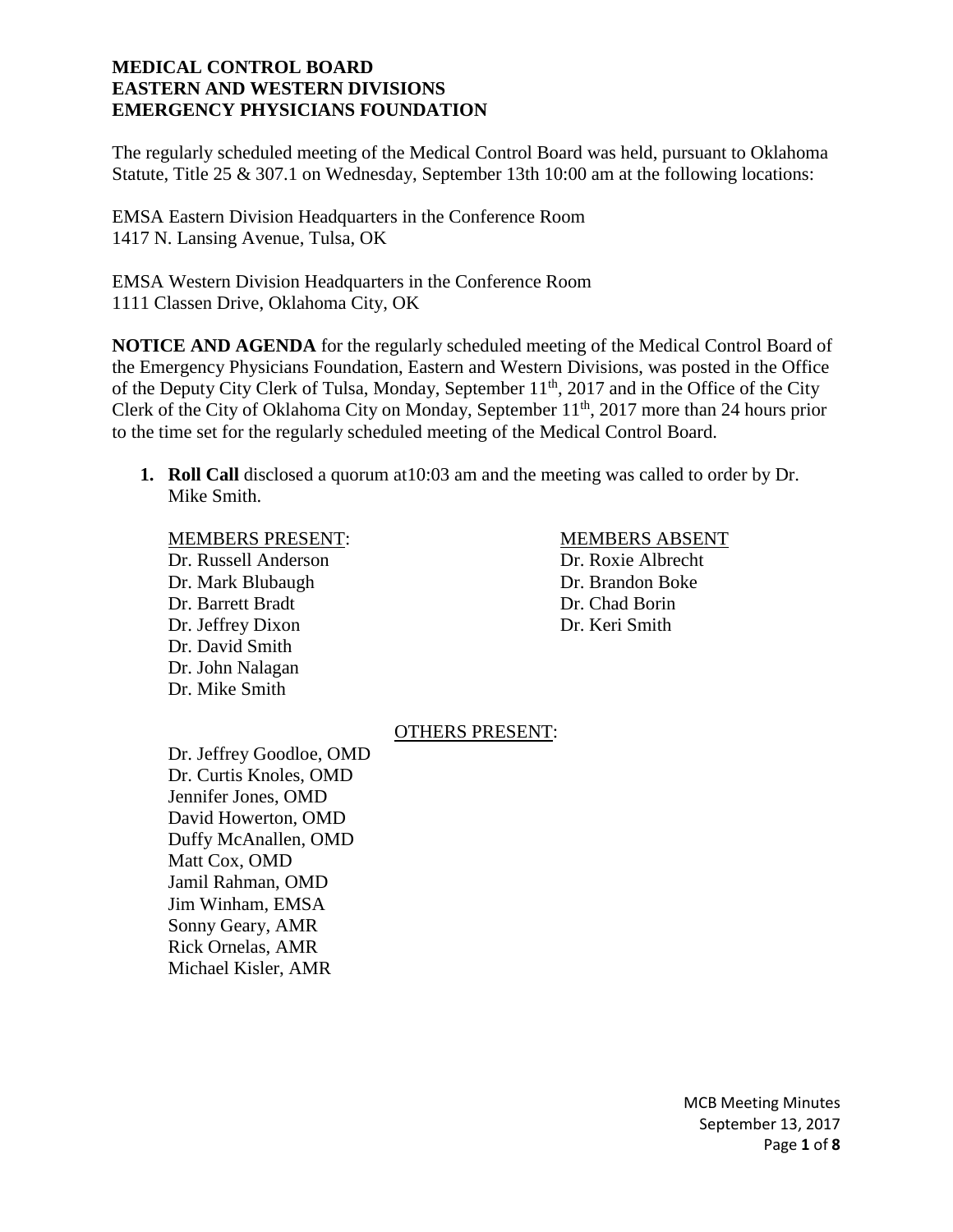#### **2. Review and Approval of July 2017 MCB Meeting Minutes**

| <b>MOTION</b> : Dr. Nalagan | SECOND: Dr. David Smith |
|-----------------------------|-------------------------|
| Aye:                        | <b>ABSENT</b>           |
| Dr. Russell Anderson        | Dr. Roxie Albrecht      |
| Dr. Mark Blubaugh           | Dr. Brandon Boke        |
| Dr. Barrett Bradt           | Dr. Chad Borin          |
| Dr. Jeffrey Dixon           | Dr. Keri Smith          |
| Dr. David Smith             |                         |
| Dr. John Nalagan            |                         |
| Dr. Mike Smith              |                         |

#### **3. EMSA President Report**

Mr. Williamson did not attend the meeting. Mr. Winham gave compliance, late call graph, exclusion summary, and destination hospital reports for June 2017 and July 2017.

Mr. Winham thanked the OMD for working with AMR for changing the narcotic exchange at the Mustang station versus personnel having to go back to EMSA Post 41 at the end of each 12 hour shift. AMR is also reworking shifts to better handle multiple emergencies at the same time in the Sand Springs area of metropolitan Tulsa. Dr. David Smith asked "Are there areas that compliance was not met?" Mr Winham explained AMR was indeed out of compliance in some areas. He explained that the current exclusion criteria is more stringent than in prior contracts, which results in a larger number calls that may now be considered out of compliance. Dr. David Smith voiced concerns of not meeting response time compliance standards. Dr. David Smith stated that a lot of time is giving to our protocols and if we cannot get the medics there to take care of the patients in a timely manner we have a problem.

#### **4. Medical Director Report**

Dr. Goodloe shared that the divert reports are posted for MCB physician review and asked that each MCB physician closely review the data for their represented hospital.

Dr Goodloe shared he attended a two day meeting in Washington D.C. last week about the use of fentanyl and the myth of this drug causing immediate deaths in public safety personnel. He is working on a national workgroup, led by DHS OHA and NHTSA on fentanyl concerns in emergency services. The message from the DEA roll call video is that fentanyl will more or less kill you. The workgroup discussed such false news, implied news and news stories of fentanyl causing near death. Dr. Goodloe explained he will be putting out a memo to field personal on exposure to street fentanyl.

> MCB Meeting Minutes September 13, 2017 Page **2** of **8**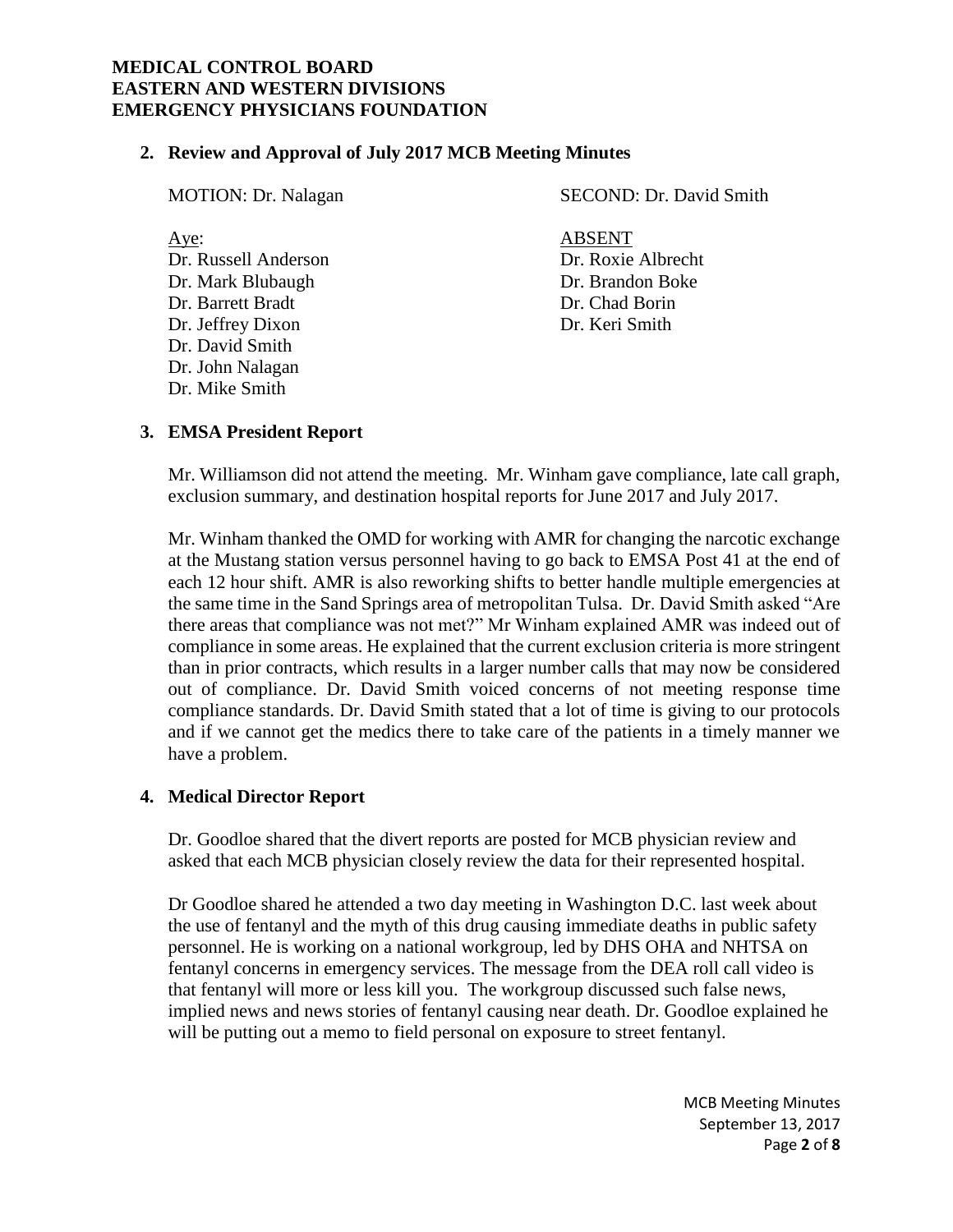Dr. Goodloe along with the OMD team will be in a two day strategic planning meeting in Tulsa next week. MCB members are welcome to attend as well. Wichita-Sedgwick County and Johnson County in Kansas will also be joining us in a regional medical oversight strategic planning meeting.

# **5. Review and Approval of 2018 Medical Control Board Treatment Protocols**

Dr. Goodloe reviewed the changes to the 2018 protocols. All MCB members were encouraged to send peer-reviewed articles to Jen Jones as they come across them for future protocol reviews.

The effective date for the changes will be January 15, 2018 to allow for training on these changes. The OMD team has personally reviewed each and every protocol in this process. Other than minor grammar/"housekeeping" format changes, the protocol changes are:

**Protocol 2H – Nasal Intubation** Under Indications: added hypoxia and/or hypoventilation refractory to non-invasive airway/respiratory management, including refractory to NIPPV.

**Multiple Protocols** Changed all protocols listed below with "per protocol 2G" added to the instructions in the EMT-I/AEMT and Paramedic scopes of practice for intubation if indicated per applicable protocols

- Respiratory Arrest (3A)
- Dyspnea Uncertain Etiology (3B)
- Dyspnea Asthma  $(3C)$
- Dyspnea Congestive Heart Failure (3D)

**Protocol 3F - Dyspnea – Brief Resolved Unexplained Event (BRUE) Pediatric Less Than 1 Year of Age :** Medication assisted intubation if indicated per protocol 2G was added to the paramedic scope of practice.

**Protocol 3G – Pulse Oximetry** Under indication #3 changed ALTE to BRUE.

**Protocol 3H – Waveform Capnography** The statement was added under critical comment, trouble shooting tip chart and to the corrective action box: "adjust EtCO2 scale to 0-20 and print 6 second strip for verification of waveform capnography."

**Protocol 3I – Oxygen Administration** Use in acute condition to include changed ALTE to BRUE.

**Protocol 3J – Nebulization Therapy** Under technique changed Bi/CPAP to NIPPV.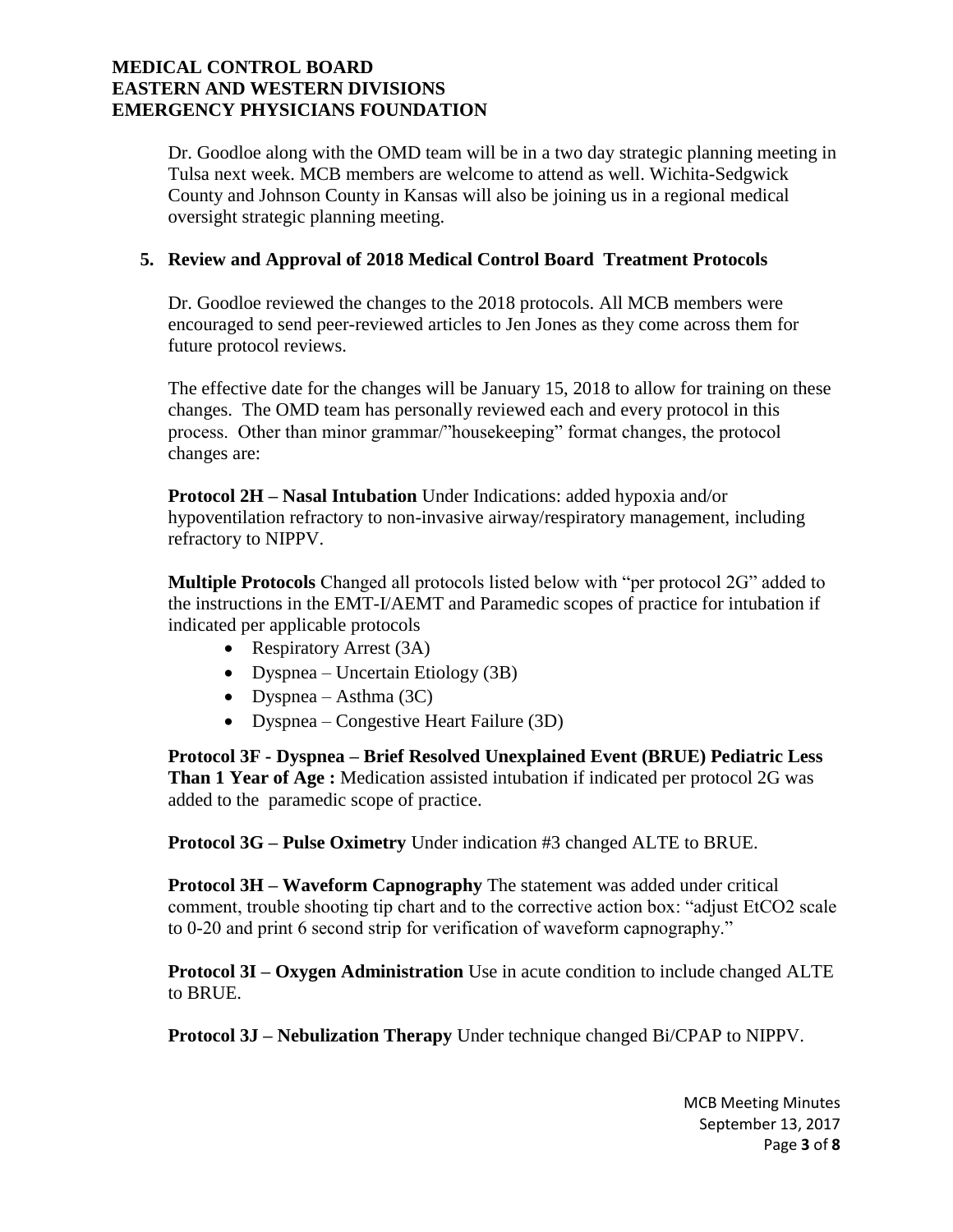**Protocol 3K – Non-Invasive Positive Pressure Ventilation (NIPPV)** In the CPAP box added (if COPD titrate to SpO2 88-92%) and in the Bi-Level PAP box added (if COPD titrate to  $SpO2 88-92%$ ).

**Protocol 4A – Resuscitation (CPR)** specified use of metronome and ResQPUMP within 2 minutes.

**Protocol 4B – Resuscitation Team Roles** In the P2 box, specified use of metronome and ResQPUMP within 2 minutes.

**Protocol 4C – Automated External Defibrillation (AED)** Added continue chest compressions while AED is charging and removed continue CPR while applying pads.

**Multiple Protocols** Added "deploy ResOCPR within 2 minutes"

- Asystole (4F)
- Ventricular Fibrillation/Pulseless Ventricular Tachycardia (4G)
- Pulseless Electrical Activity (4H)
- Specific Causes of Cardiac Arrest (4I)

# **Protocol 4G - Ventricular Fibrillation/Pulseless Ventricular Tachycardia**

- If 100 kg or greater weight, initiate double sequential defibrillation after the first 360J defibrillation
- Changed epinephrine to: repeat every 3-5 minutes to a maximum cumulative dose of 3mg (this is for VF only, asystole and PEA remains without max)

**Protocol 4I – Specific Causes of Cardiac Arrest** Added to treatment priority box that calcium chloride is the first medication given for suspected hyperkalemia.

# **Protocol 5A – Chest Pain Uncertain Etiology**

- "O2 if indicated" was removed from the treatment priority box
- Treatment priority box changed from "3 in 5 minutes" of patient contact to "2 in 5 minutes" of patient contact
- In the EMT scope of practice the word ONLY was added to O2 via NC or NRB **ONLY** if dyspnea or pulse ox <94% at room air.

**Protocol 5B – Acquiring & Transmitting 12-Lead ECGs** added under contraindication: "If transferring facility has already obtained 12-lead ECG confirming STEMI prior to EMS arrival, transport is not to be delayed in an effort to obtain additional 12-lead ECG by arriving EMS professionals. Serial 12-lead ECG(s) for transmission to receiving facilities is/are to be obtained during transport."

# **Protocol 5C – Acute Coronary Syndrome**

• "O2 if indicated" was removed from the treatment priority box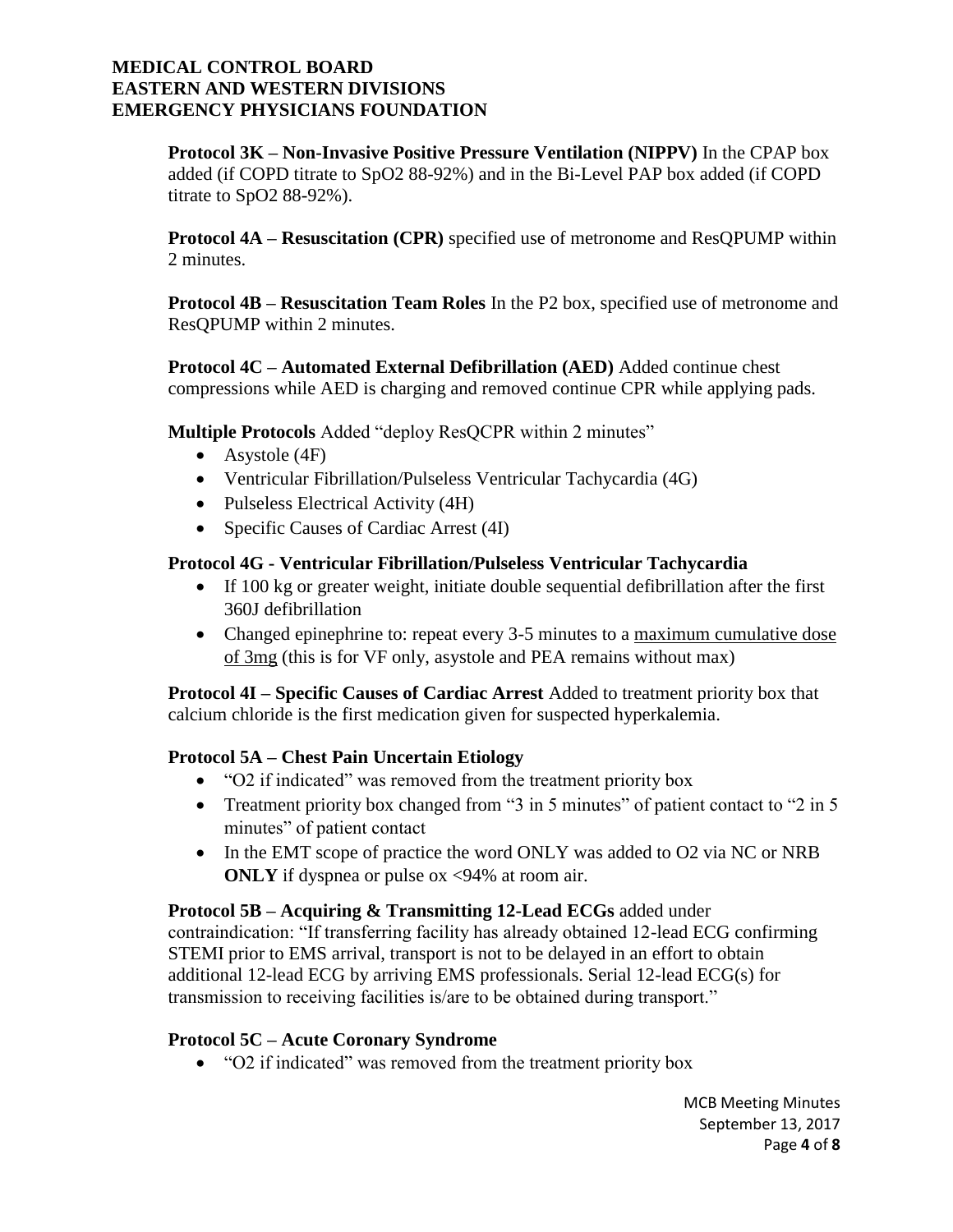- **Avoid** O2 by NC unless dyspnea or pulse ox <94% at room air
- Added Team Roles Diagram new role specification for treatment efficiency
- Changed the reference of 16F to 16HH

**Protocol 6A – Stroke** In the EMT scope of practice the word ONLY was added to O2 via NC or NRB **ONLY** if dyspnea or pulse ox <94% at room air.

**Protocol 16N – Epinephrine 1mg/mL (1:1000) & 0.1mg/mL (1:10,000)** Added to Ventricular Fibrillation/Pulseless Ventricular Tachycardia - Adult (4G) 0.1mg/mL (1:10,000) 1 mg IVP/IOP Repeat every 3 - 5 minutes while resuscitating cardiac arrest, cumulative maximum 3mg.

# **Protocol 9B – Sepsis**

- Removed "fever" from the title of protocol
- Changed treatment priority box from "IVF if hypotension" to "IV fluid resuscitation"
- Changed under pediatric fluid bolus to: IV NS 20 mL/kg bolus if no signs of pulmonary edema, with a repeat of bolus once to total of 40 mL/kg

**Protocol 9E – Dialysis – Related Issues** Added to treatment priority box that calcium chloride is the first medication given for suspected hyperkalemia.

**Protocol 9L – Nasogastric/Orogastric Tube** Under indications added: decompression of ventilated air in stomach (reduction of gastric distention) in the cardiac arrest patient. (may be placed pre or post intubation).

**Protocol 10D – Chest/Abdomen/Pelvis Injury** Changed to cover sucking chest wounds with vented seal instead of non-vented seal presently used.

**Protocol 11A – Heat Illness "**Early cooling therapy" was added to the treatment priority box.

**Protocol 11D – Water Submersion Events** Removed the word "cold" from water submersion cardiac arrest. Changed to water submersion cardiac arrest initiate resuscitation and transport with rewarming if submersion time less than:

- 1. 60 minutes if water temperature estimated to be greater than 6 degrees Celsius (42.8 degrees F)
- 2. 90 minutes if water temperature estimated to be less than 6 degrees Celsius (42.8 degrees F)

**Multiple Protocols** Removed "Fever" from "Fever and Sepsis"

- Dopamine (16L)
- Norepinephrine (Levophed) (16II)
- Ondansetron (Zofran) (16JJ)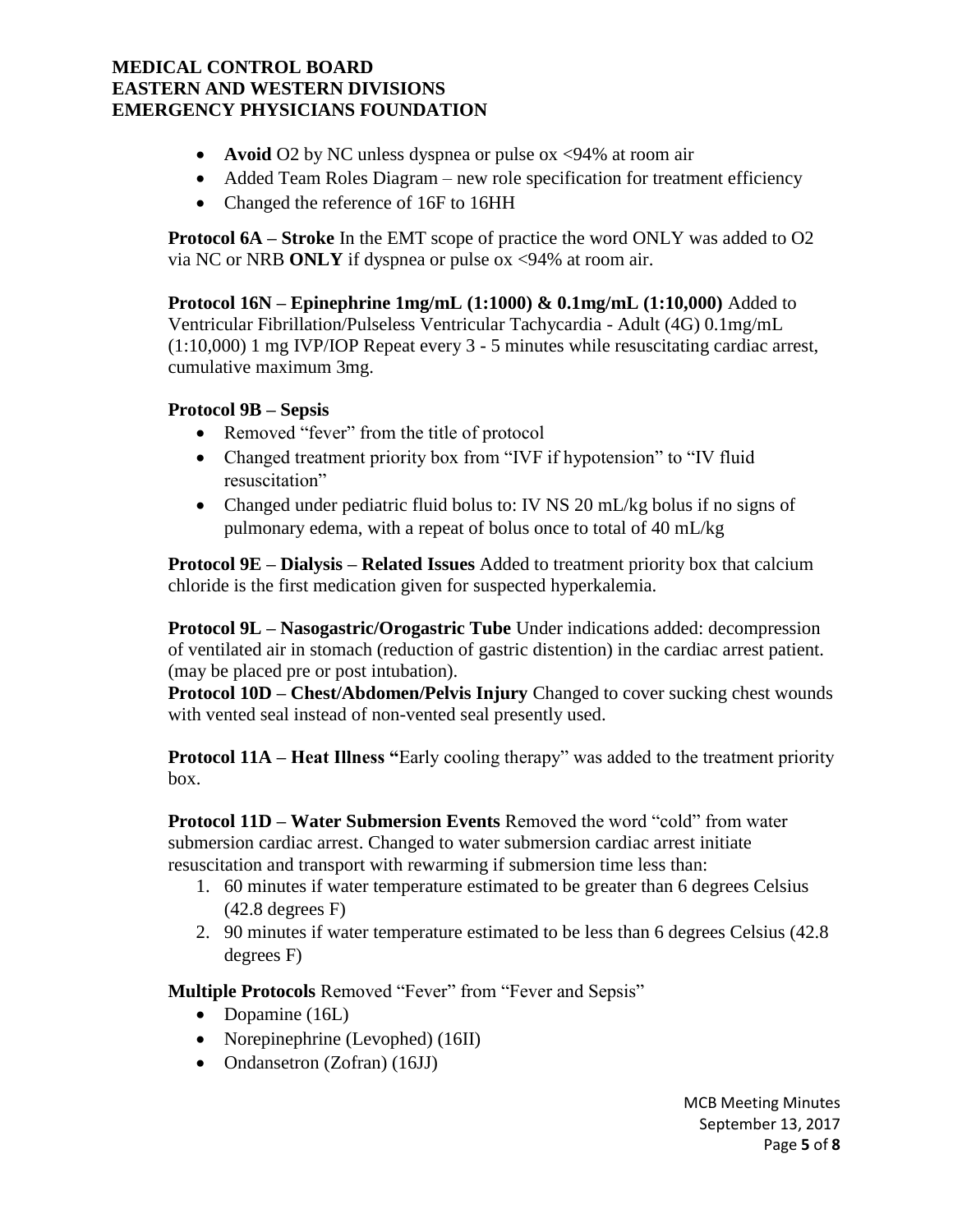**Reference Updates:**

- **Protocol 2F – Oral Intubation**
- **Protocol 2H – Nasal Intubation**
- **Protocol 4C – Automated External Defibrillation (AED)**
- **Protocol 4E – Double Sequential External Defibrillation**
- **Protocol 4G - Ventricular Fibrillation/Pulseless Ventricular Tachycardia**
- **Protocol 5A – Chest Pain Uncertain Etiology**
- **Protocol 5C – Acute Coronary Syndrome**
- **Protocol 5M – Ventricular Assist Device (VAD) Management**
- **Protocol 6B – Altered Mental Status**
- **Protocol 9B – Sepsis**
- **Protocol 9K – Medication Administration**
- **Protocol 10I – Hemostatic Agents**
- **Protocol 10P – Blast Injury**
- **Protocol 11D – Water Submersion**

MOTION: Dr. Bradt SECOND: Dr. Nalagan

Aye: ABSENT Dr. Russell Anderson Dr. Roxie Albrecht Dr. Mark Blubaugh Dr. Brandon Boke Dr. Barrett Bradt Dr. Chad Borin Dr. Jeffrey Dixon Dr. Keri Smith Dr. David Smith Dr. John Nalagan Dr. Mike Smith

#### **6. Review and Approval of MCB 2018 Meeting Calendar**

MOTION: Dr. David Smith SECOND: Dr. Bradt

Dr. Russell Anderson Dr. Roxie Albrecht Dr. Mark Blubaugh Dr. Brandon Boke Dr. Barrett Bradt Dr. Chad Borin Dr. Jeffrey Dixon Dr. Keri Smith Dr. David Smith Dr. John Nalagan Dr. Mike Smith

Aye: ABSENT

MCB Meeting Minutes September 13, 2017 Page **6** of **8**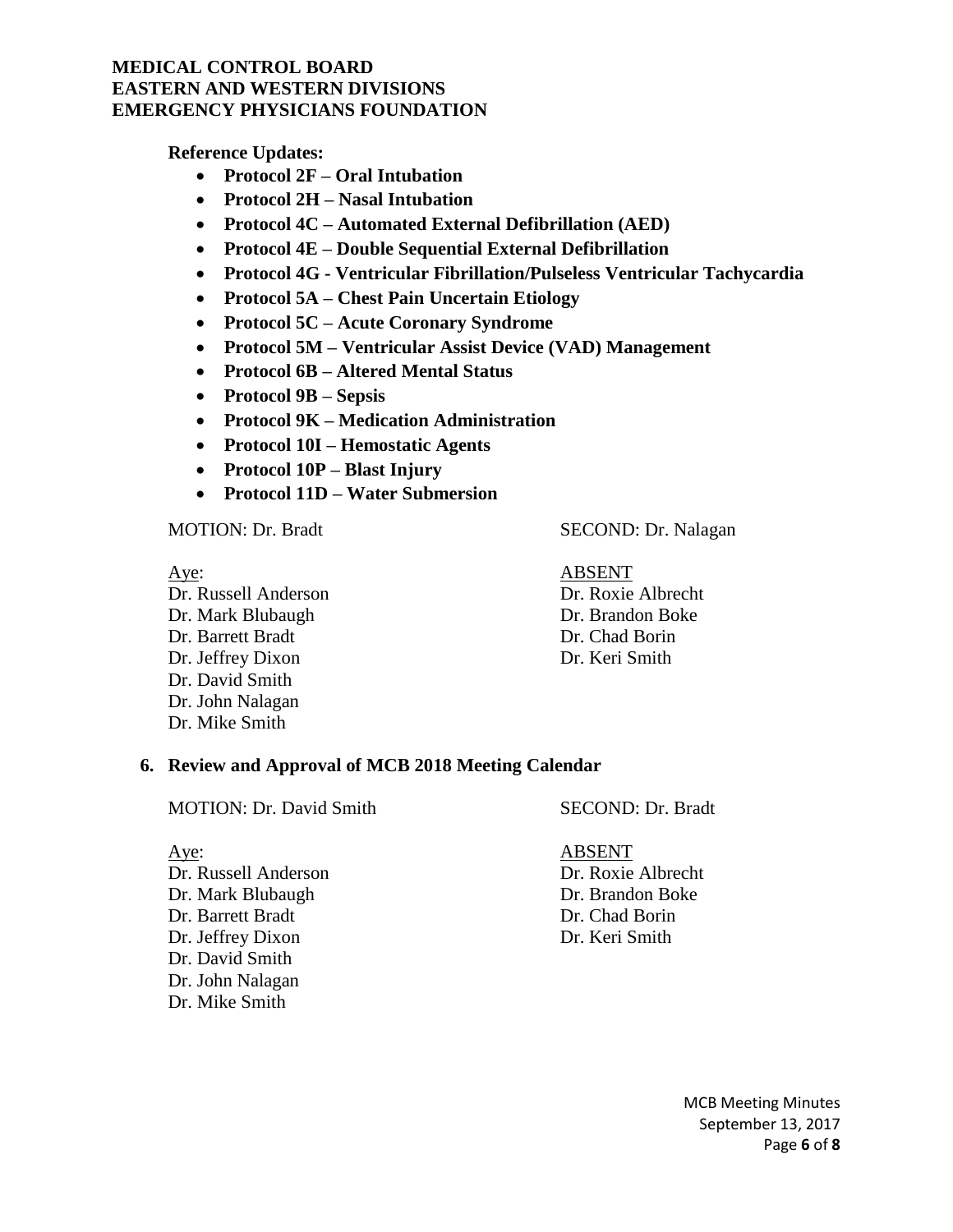### **7. Review and Approval of June 2017 and July 2017 MCB Financial Statements**

Dr. Goodloe reviewed the financial statements for June and July 2017. He explained that our revenue would be down from losing Yukon and American Airlines are not needing us as much in training as they have in the past. Dr. Mike Smith asked about the Communication/Information Technology line item and why it had doubled. Dr. Goodloe and Jennifer Jones explained the purchase of needed computers for several OMD personnel.

Dr. David Smith asked Mr. Winham about fines levied on AMR for response time noncompliance and how much of those that the MCB receives. Mr. Winham explained how EMSA assesses such fines and that the MCB does not receive those monies.

MOTION: Dr. Bradt SECOND: Dr. Anderson

Aye: ABSENT Dr. Russell Anderson Dr. Roxie Albrecht Dr. Mark Blubaugh Dr. Brandon Boke Dr. Barrett Bradt Dr. Chad Borin Dr. Jeffrey Dixon Dr. Keri Smith Dr. David Smith Dr. John Nalagan Dr. Mike Smith

#### **8. Discussion of Ketamine**

Dr. Goodloe discussed that he reached out to a colleague in the Minneapolis/St. Paul, Minnesota area and reviewed a study they were releasing for publication. Out of approx 2000 patients that received EMS-administered ketamine within the 6 year study period, 38 patients had an adverse effect from ketamine. He reviewed their EMS system's indications and policies related to ketamine and noted the limitation they did not follow patients through their hospital stay for ED treatment time adverse events.

Dr. Mike Smith stated that he would not want to put ketamine on our rigs without knowing the outcomes in the emergency department times of treatment.

#### **9. New Business**

Dr. David Smith stated that PCR's are not being left at his facility. He has been seeing a decrease in PCR's not being left. Dr. Smith asked "What is going on with the medics? Why are we not seeing the PCR's?" Dr. Smith stated that his communication with AMR field supervisors is apparently not being shared.

> MCB Meeting Minutes September 13, 2017 Page **7** of **8**